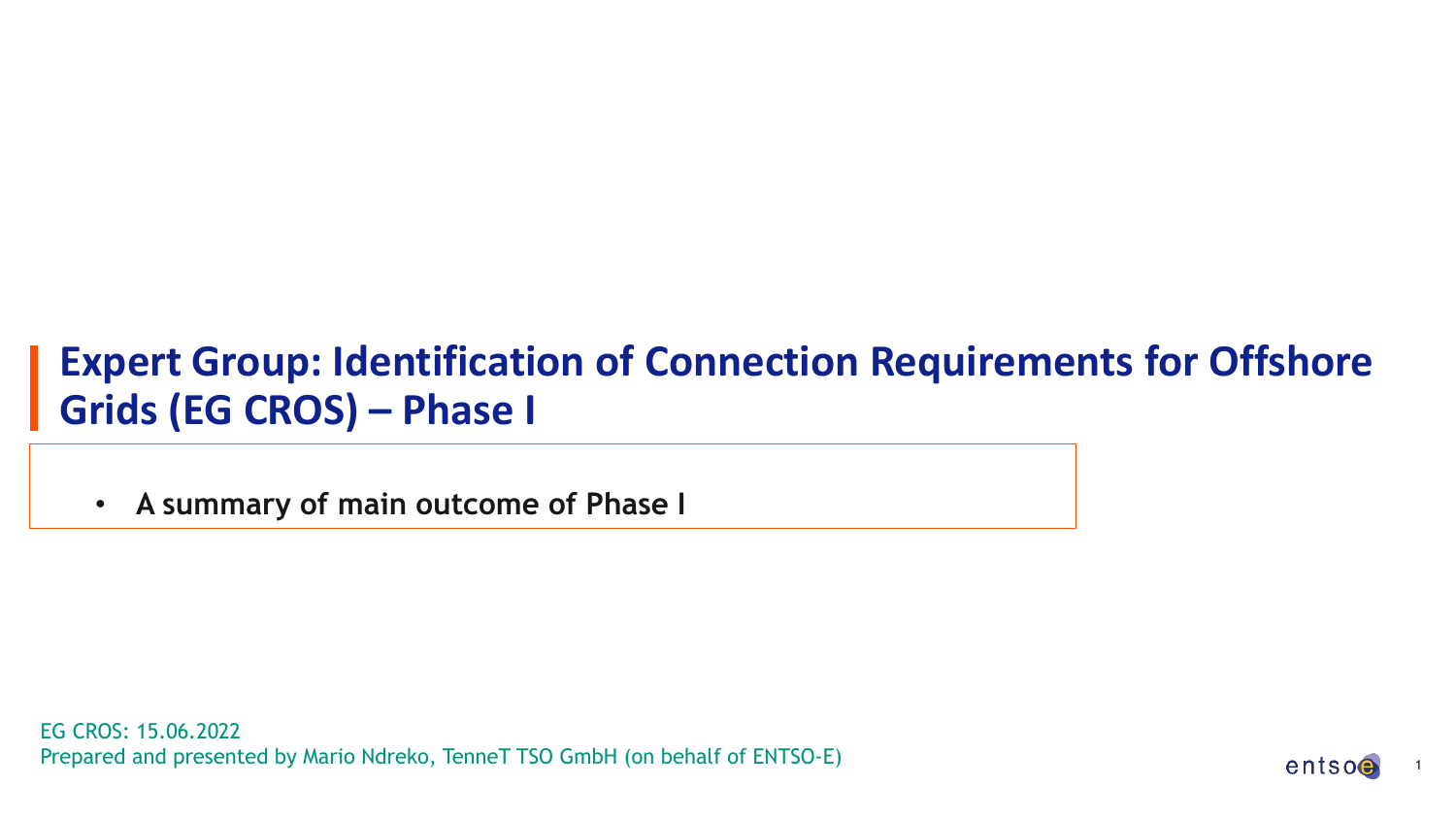# **ToR of the EG CROS**

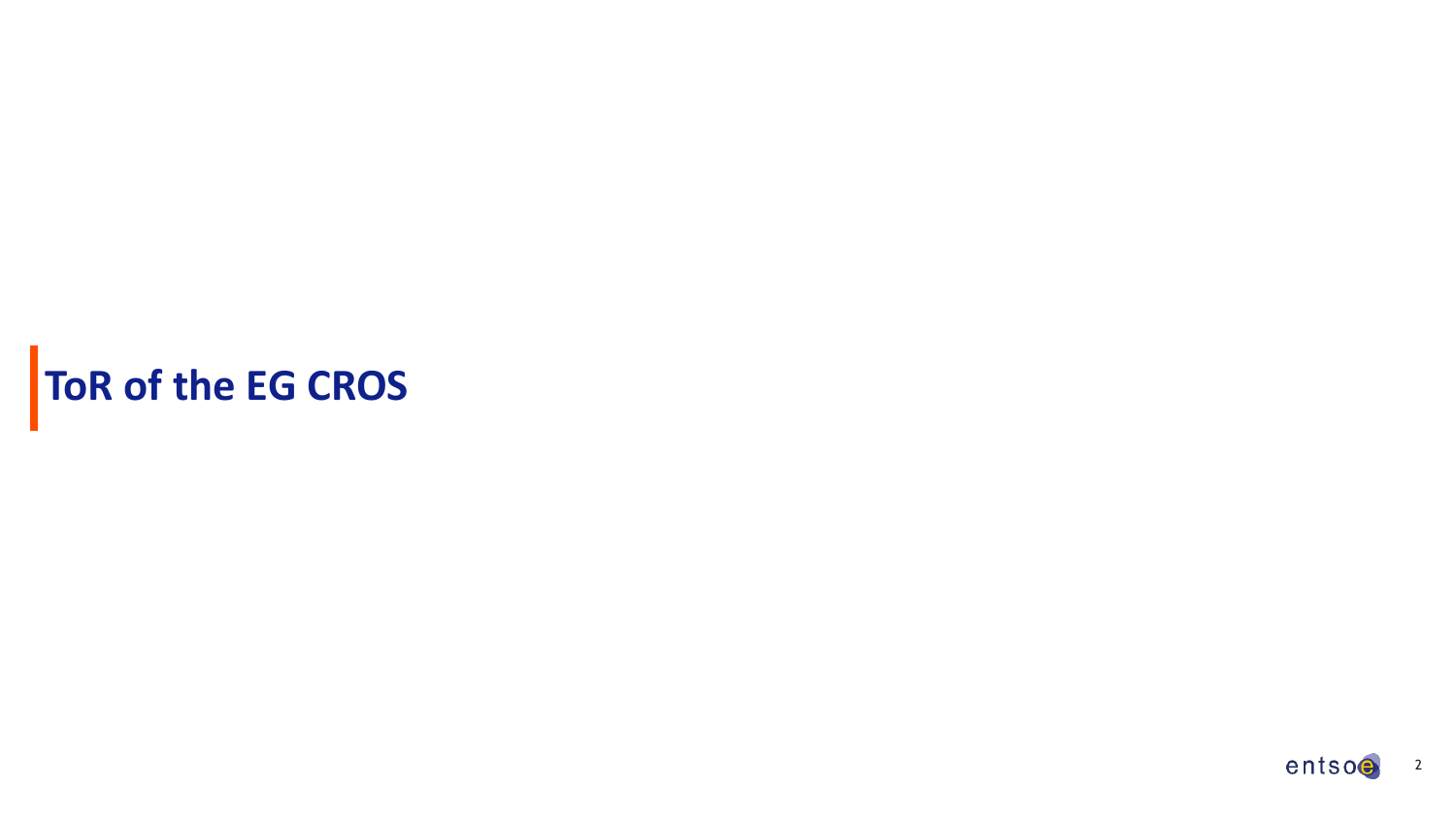



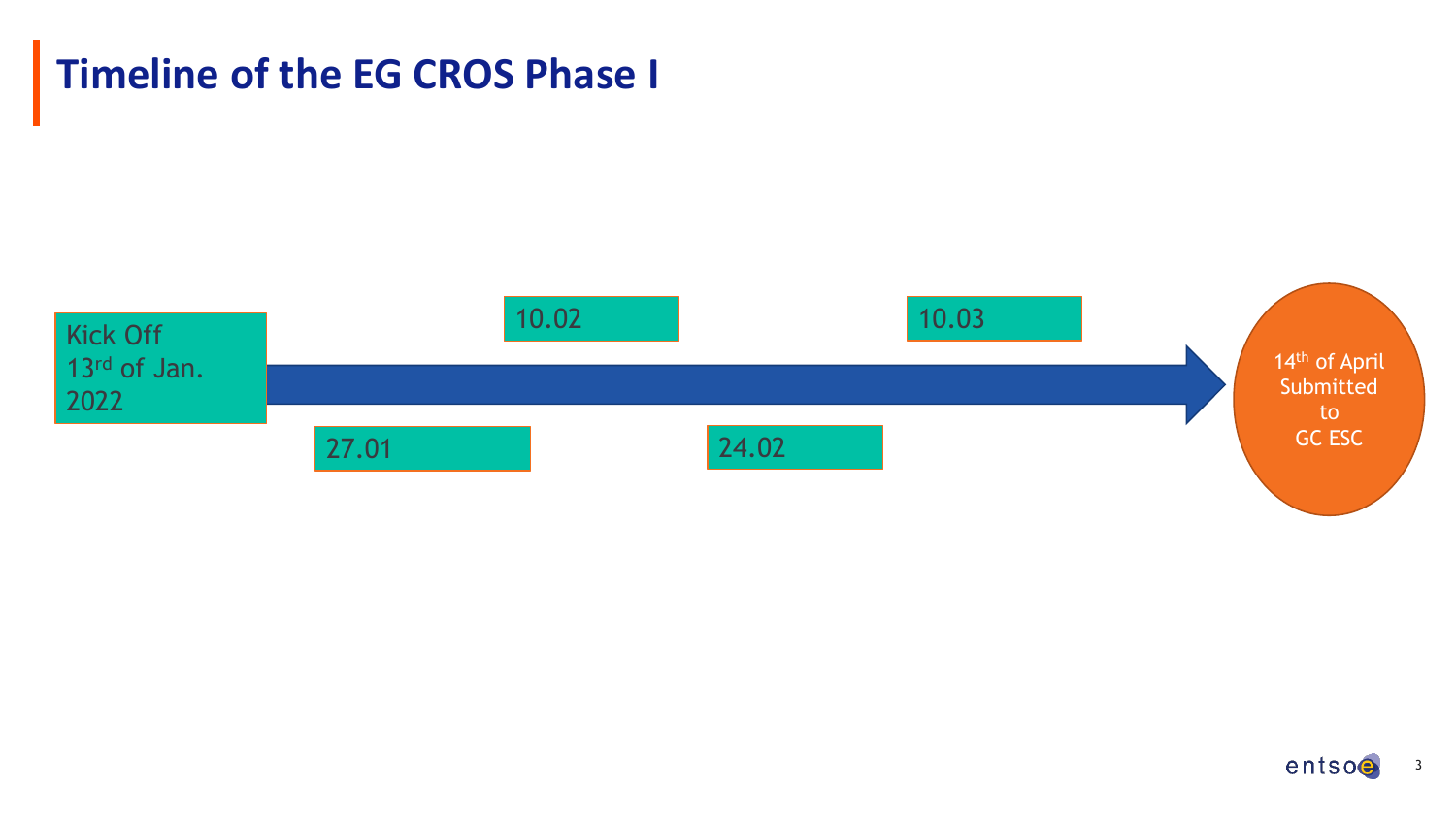# **ToR of the EG CROS**

#### **Deliverables of phase 1:**

- 1. Provide the ToR for the subsequent phase 2 of the follow up work to be done under the GC ESC
- 2. Provide a short paper with main points and observations from phase 1 (Annex to the ToR of EG Offshore phase 2)
- 3. Provide a mapping of currently existing transmission topologies for the integration of offshore technologies
- 4. Provide a list of standards, including adoptable for offshore purpose (list to be completed in phase 2)
- 5. Identify relevant stakeholders for the identified issues to take part in Phase 2

#### **Duration of the EG:**

• 4 months from January till April 2022.

#### **Estimated workload**

- biweekly webinars
- commitment of total 8 days per member (aprx. 40hours).

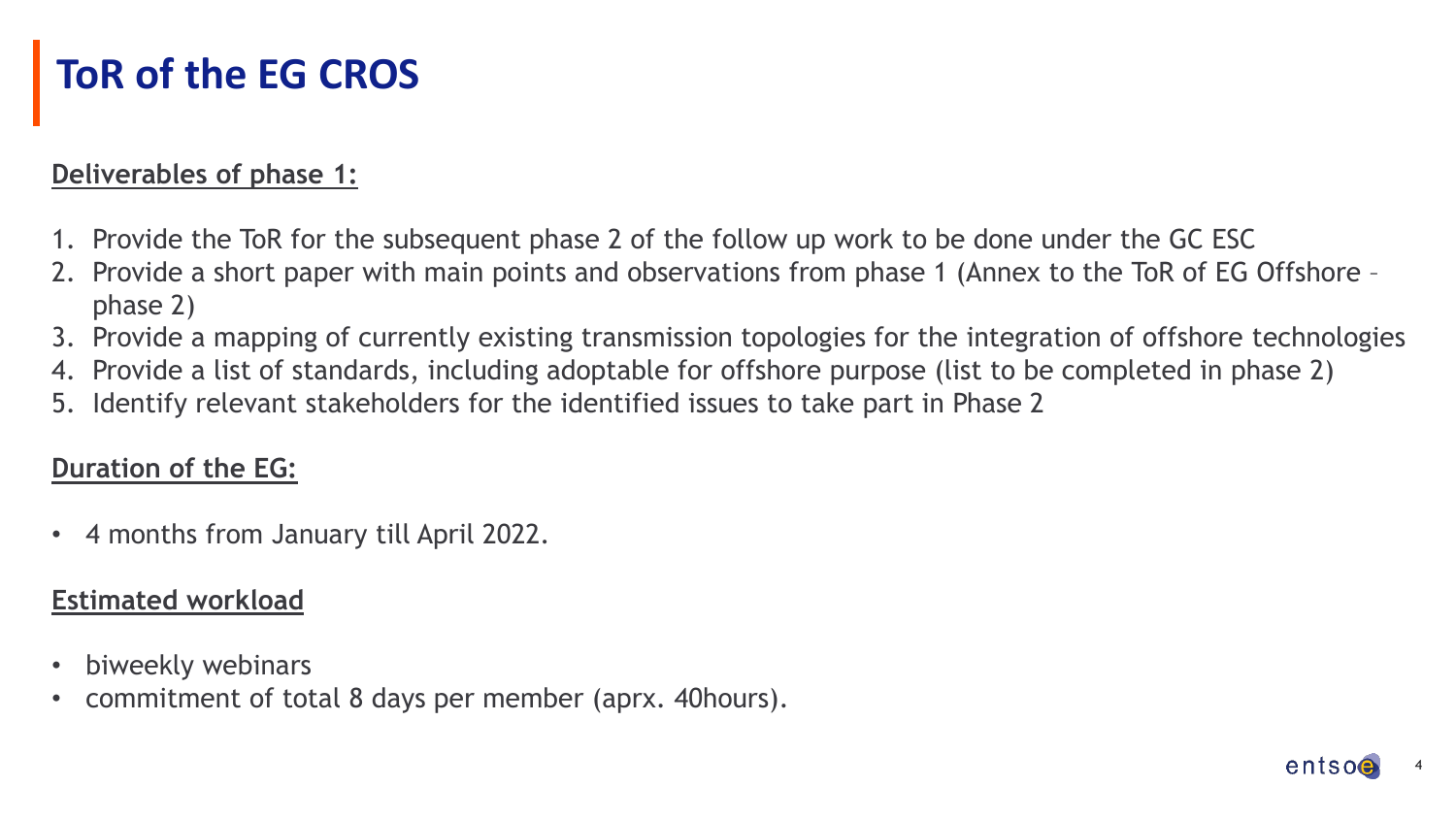# **Observations of EG CROS - Phase I key discussion points**

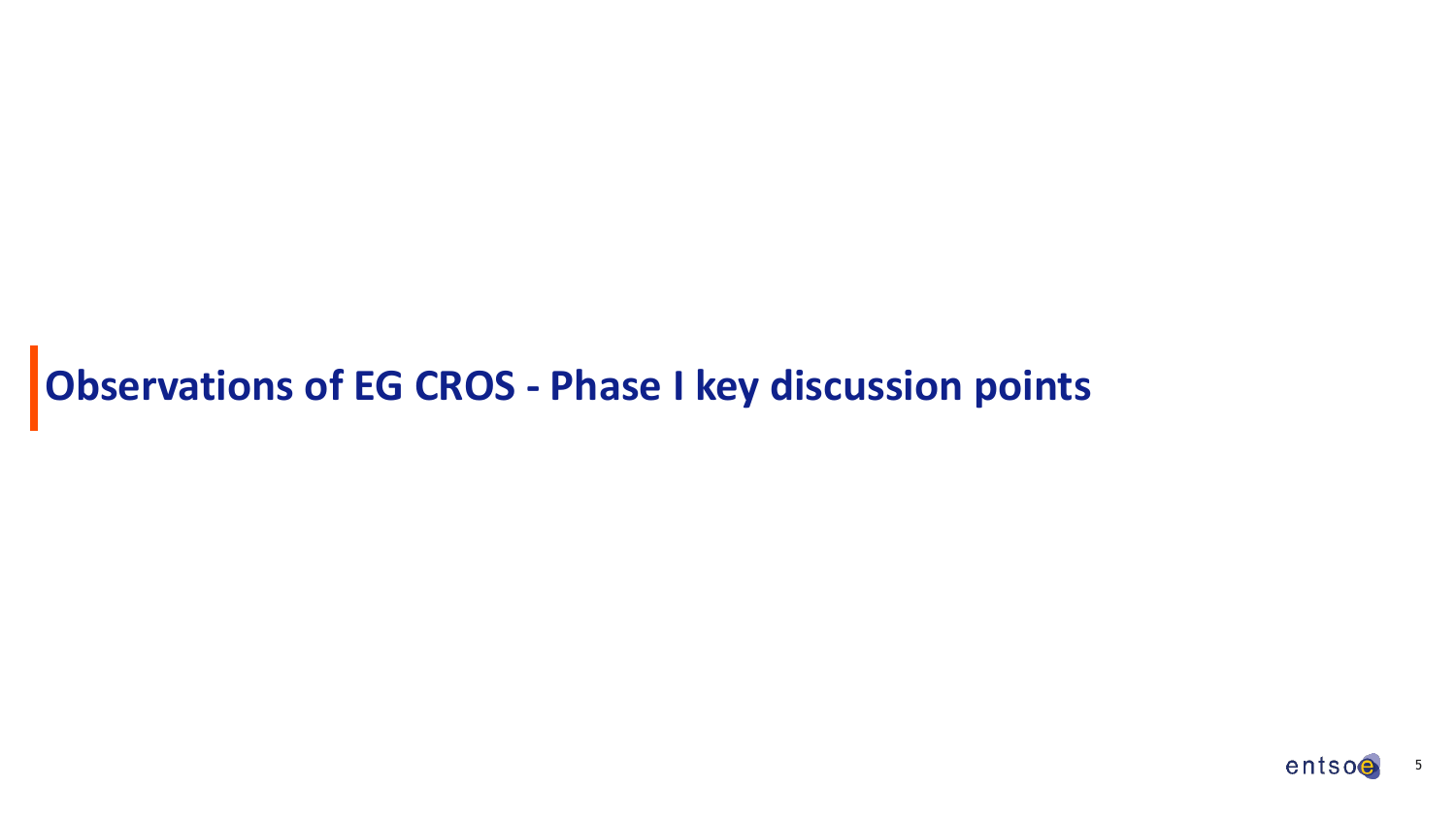# **Observations of EG CROS - Phase I key discussion points (1/3)**

- Moving from the classical point-to-point HVDC system, towards complex HVDC topologies (including multiterminal HVDC) would require a new set of technical capabilities and operation experience.
- DC connection point technical requirements are not yet covered in the NC HVDC and would only be required if the same HVDC infrastructure is developed by different manufacturers in different timeframes (multi-vendor HVDC systems).
- Drafting connection requirements of complex multi-terminal HVDC structures should be done after gaining operation experience from industrial scale projects.
- The topic of interoperability of DC connected PPMs when different OEMs are connected to the HVDC interface point needs to be addressed.

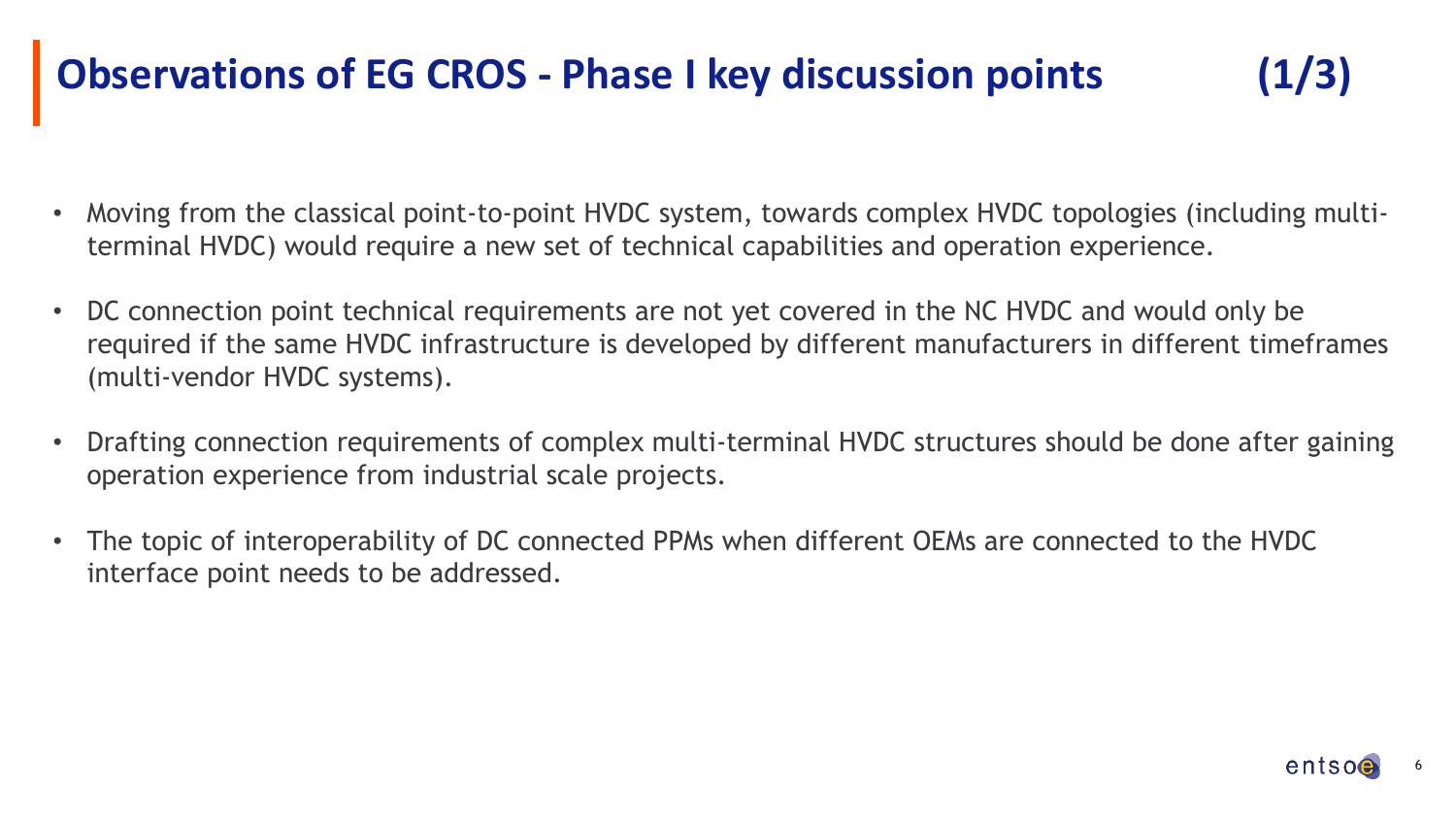# **Observations of EG CROS - Phase I key discussion points (2/3)**

- The control chain should be assessed starting from the onshore connection point of the HVDC station down to the remote-end HVDC station and the DC connected PPMs.
- The definition of grid forming technical requirements that should be given to PPMs and to HVDC system should be assessed. The focus should be placed on the technical capabilities offered.
- Communication is also an important part for the coordination of the whole control chain from the onshore to the offshore converter and PPMs. Technical requirements of communication links should be set.
- Coordinated operation of onshore and offshore (remote-End) HVDC converter stations with PPMs without communication should be also explored.
- Phase II of the EG CROS should also discuss existing NC HVDC definitions. One example could be synthetic inertia. Its definition is important for setting requirements on future functionalities and capabilities.
- Black start capability is a technical requirement which is not mandatory and is imposed based on the generator type, the individual member state needs and the philosophy of system restoration.

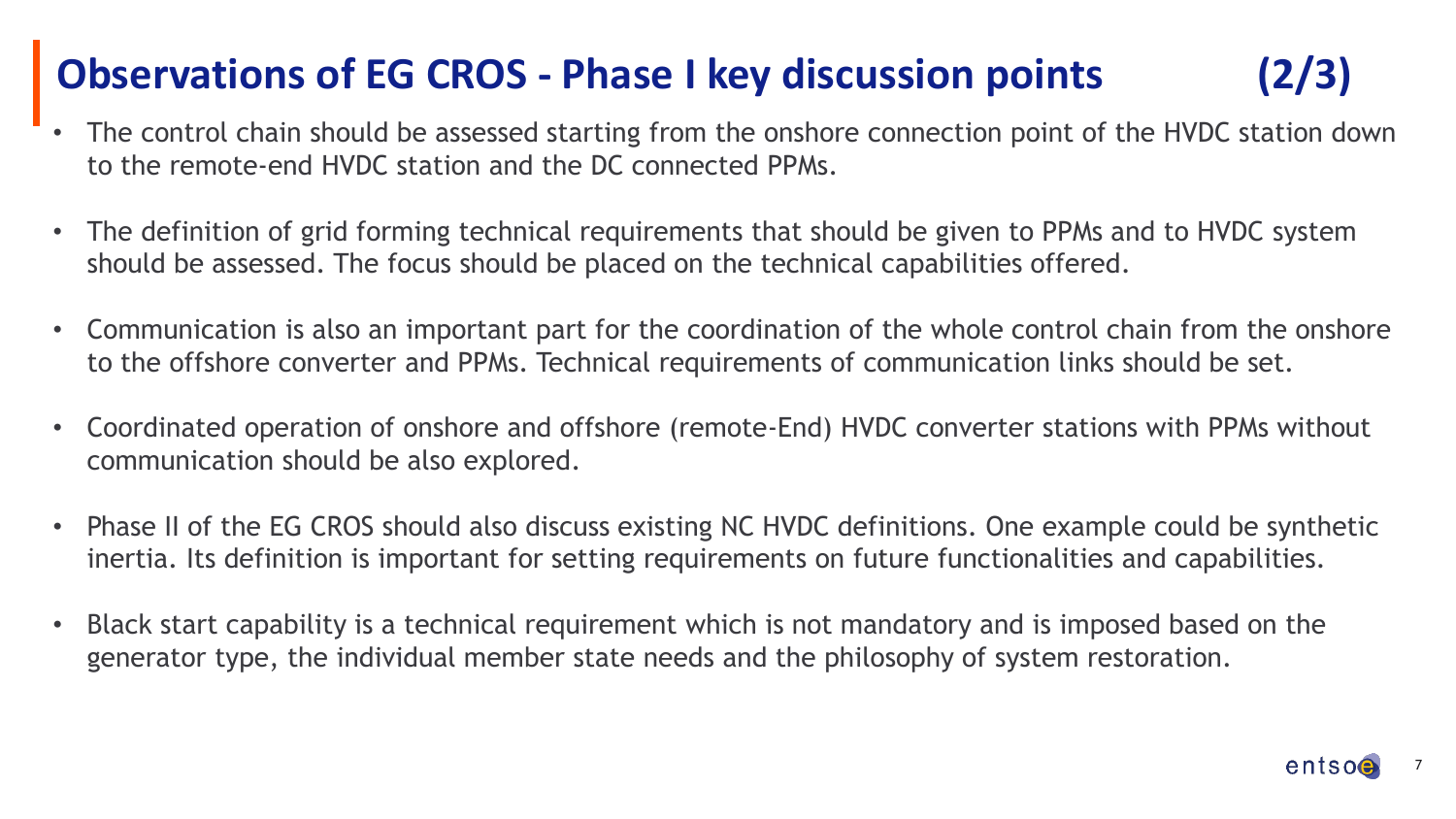### **Observations of EG CROS - Phase I key discussion points (3/3)**

- 
- Today most TSOs or where applicable RSOs require the simulation models in the used software specific programming language (Fortran, DSL etc.).
- The Phase II of EG CROS should discuss the current state of the play in the way EMT models could be exchanged in the form of DLL based models. The expert group should pick up the recommendations made in the expert group interaction studies and simulation models, chapter 5.7.
- Another important topic to be covered is power quality. DC connected PPM requirements may deviate from the IEC harmonic standards or the onshore code requirements and specifications in the actual region. In such cases the details of the possible deviations from the requirements shall be agreed and documented between the involved parties.

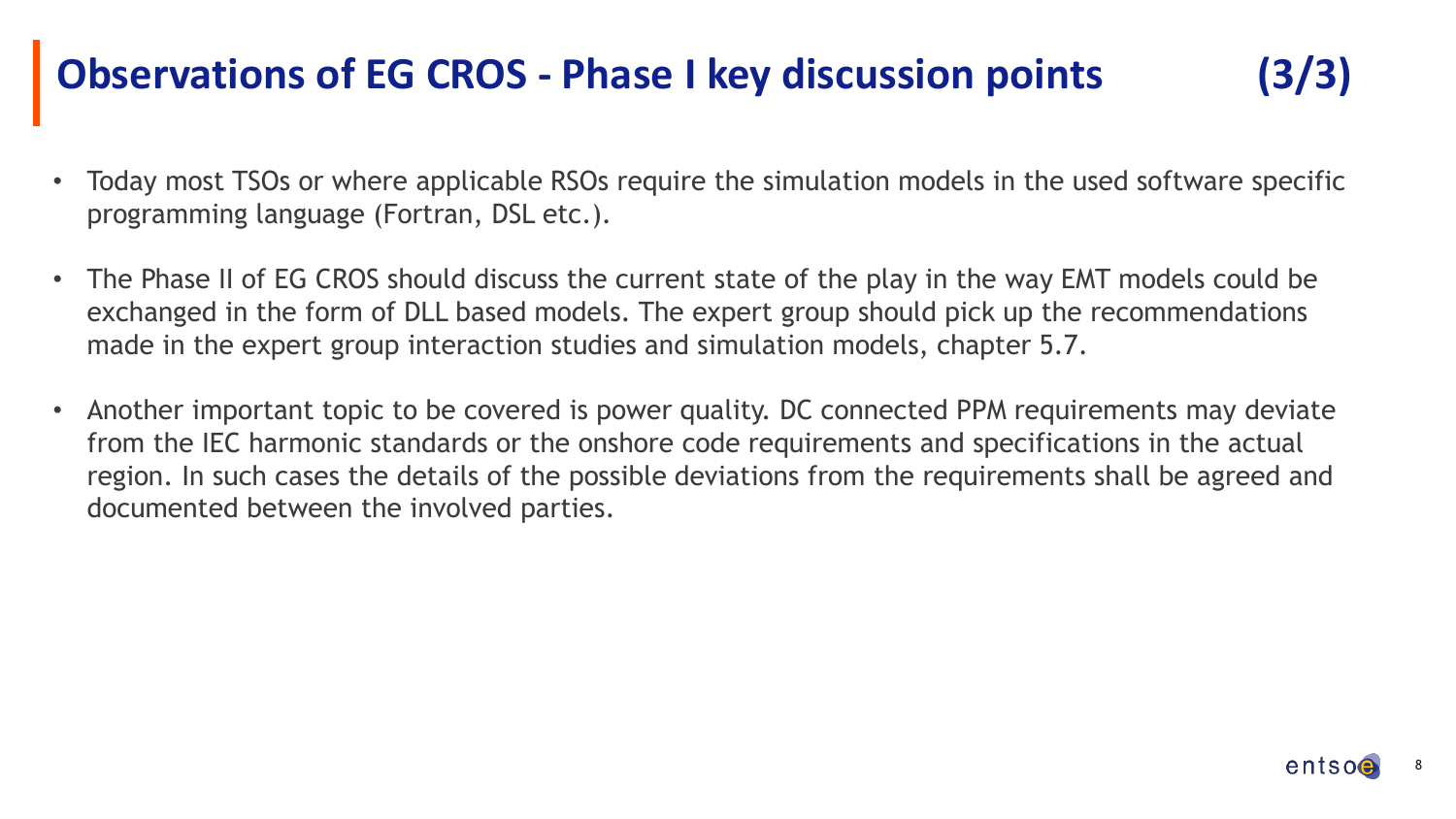#### HVDC interface HVDC interface  $\overline{p}$  HVDC interface point in State B HVDC interface HVDC interface  $HV$  AC HV AC MV AC  $\leftrightarrow$ **ESM** W<sub>Ts</sub> WTs Demand PPM Storage PPM  $\tilde{\phantom{a}}$   $\diagup$  $\tilde{\phantom{a}}$   $\neq$ Offshore = = ~ Onshore ~ **Onshore** Onshore Connection Point Connection Point State A State B in Synchronous Area 1 in Synchronous Area 1

#### **Case 1: DC connected PPMs and Demand Facilities**

- The presence of both a DC connected demand facility and energy storage which are connected at the same HVDC interface point is not covered within the frame of NC HVDC.
- Moreover, for any DC connected demand facility, Network Code Demand Connection (NC DC) does not apply (cf. NC DC article 3 (2) (a)).
- DC connected PPMs and if applicable DC connected storage facilities should be able in future to contribute to voltage/frequency formation of the HVDC interface point (grid forming capability).

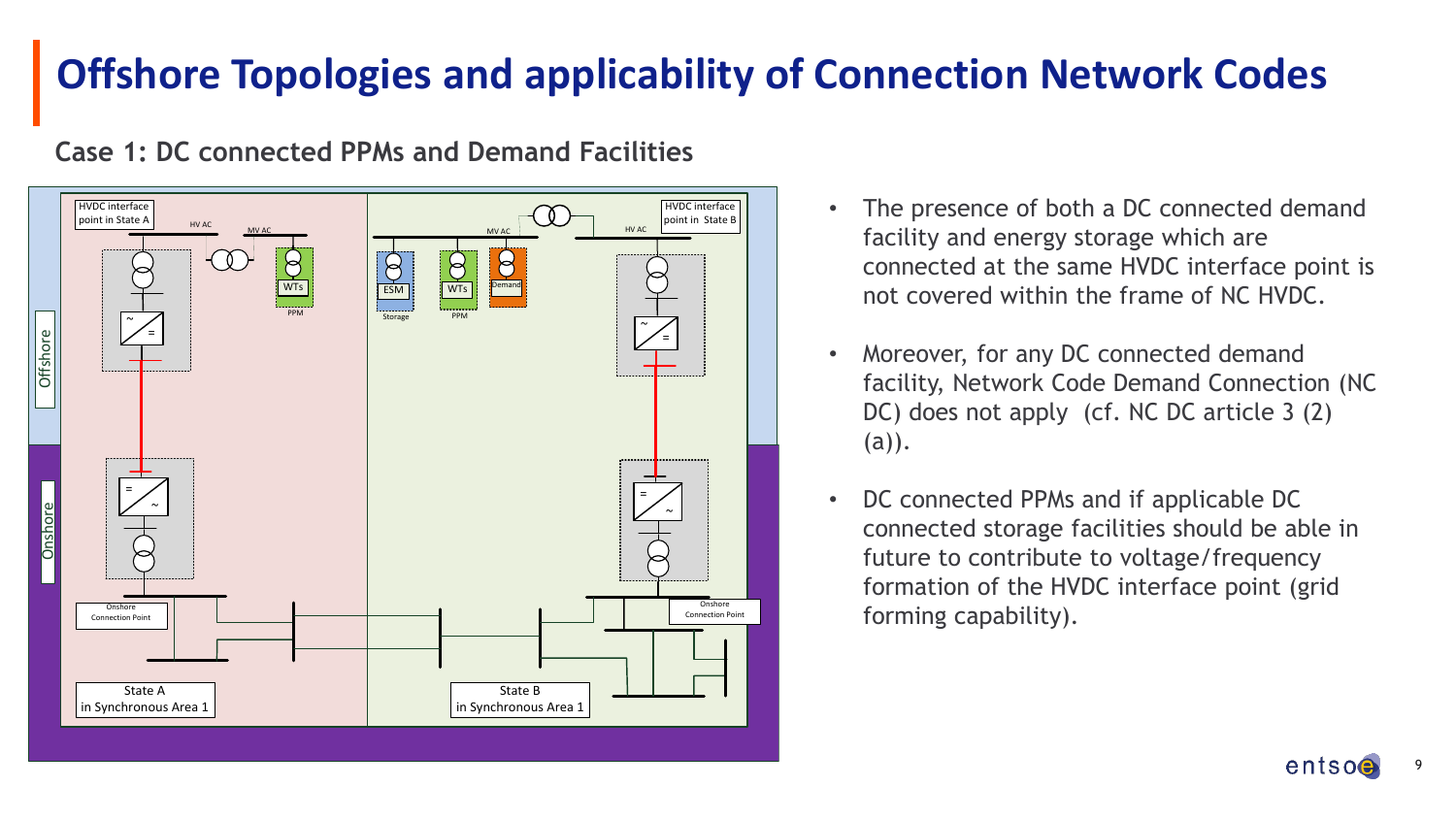**Case 1b: DC connected PPMs and Demand Facilities**



#### **The Phase II of the EG CROS should:**

The NC HVDC should be extended to be applicable for DC connected demand facilities and DC connected electricity storage modules.

- 1. propose such provisions and expand the applicability of the NC HVDC toward energy storage and demand facilities.
- 2. elaborate potential harmonization of voltage and frequency ranges in combined DC connected- PPMs, demand facilities as well electricity storage units to allow for future expandability.
- 3. propose and define minimum requirements for grid forming capabilities offered by DC connected PPMs and HVDC systems. $entso<sub>•</sub>$

10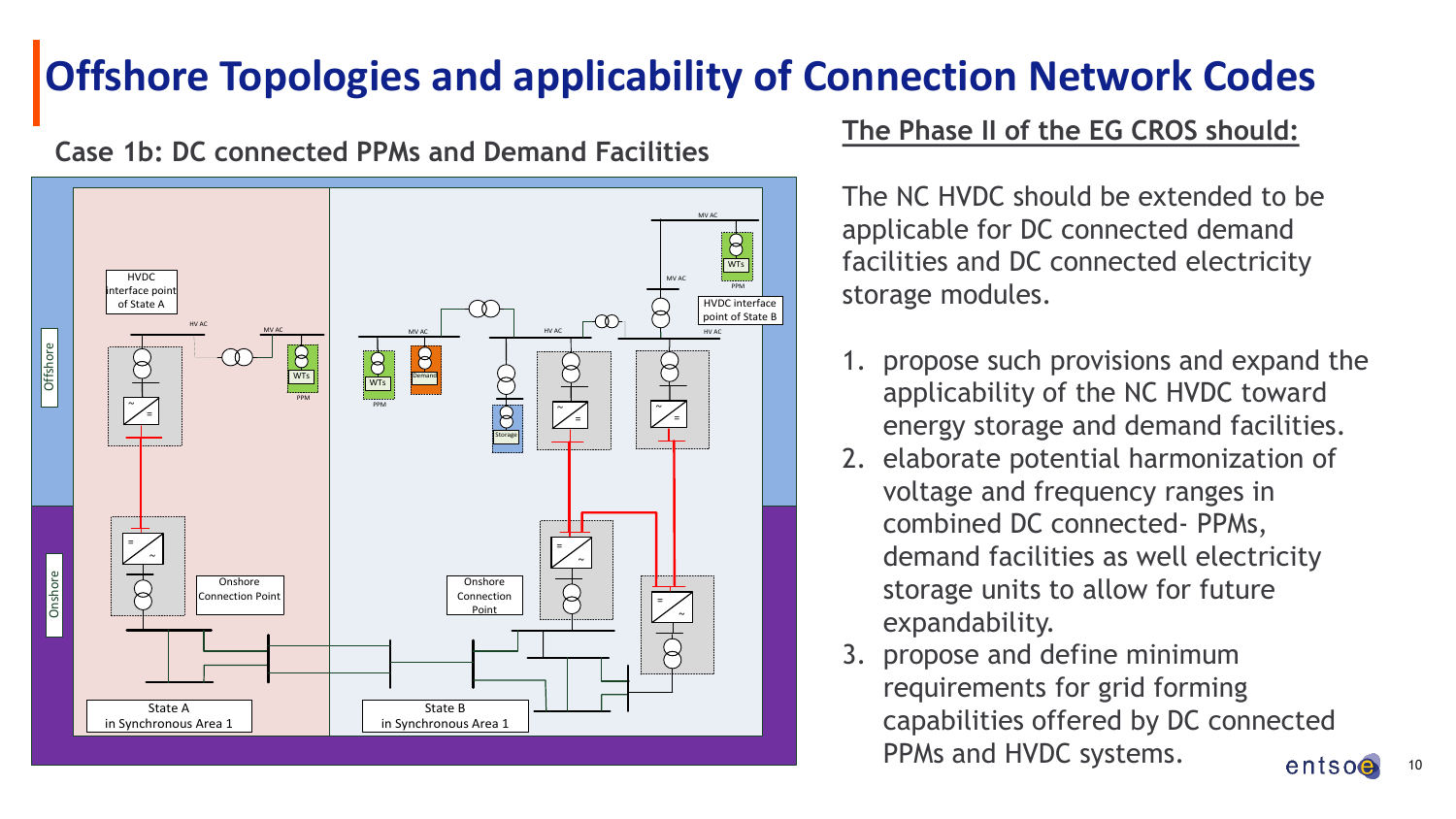**Case 2a: AC connected HVDC interfaced points belonging to different synchronous areas**



- Case 2a presents a variation of a typical point-to-point topology, assuming that the offshore HVDC interface points are AC coupled.
- The presence of different technical specifications and CNC requirements in states A and B (being part of different synchronous area) at the HVDC interface points could be a blocking point of such architecture to grow in different timeframes and project phases.
- The technical requirements shall be system supportive and shall ensure robust operation of the integrated AC-DC system.

11

 $entso<sub>•</sub>$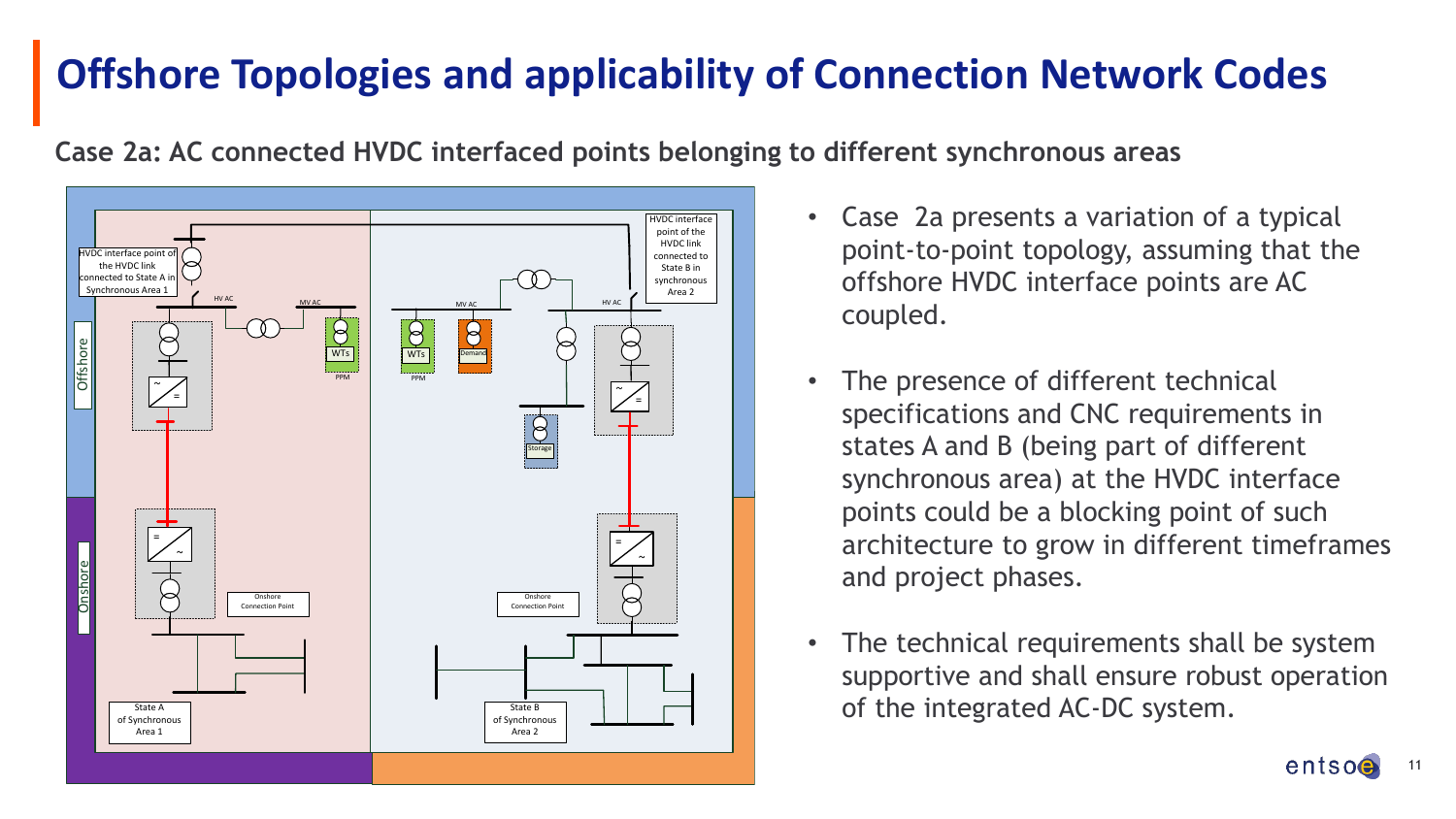**Case 2b: DC coupled HVDC interface points belonging to different synchronous areas**



- Case 2b illustrates a situation where an HVDC interconnector is built between two offshore HVDC interface points.
- This specific offshore configuration would require a completely different set of technical requirements and parameters.
- The share of data and models for planning and design studies is a significant issue for the case when the owners as well as the original equipment manufacturers of PPMs, HVDC and demand facilities and energy storage modules are different entities.

12

entsoe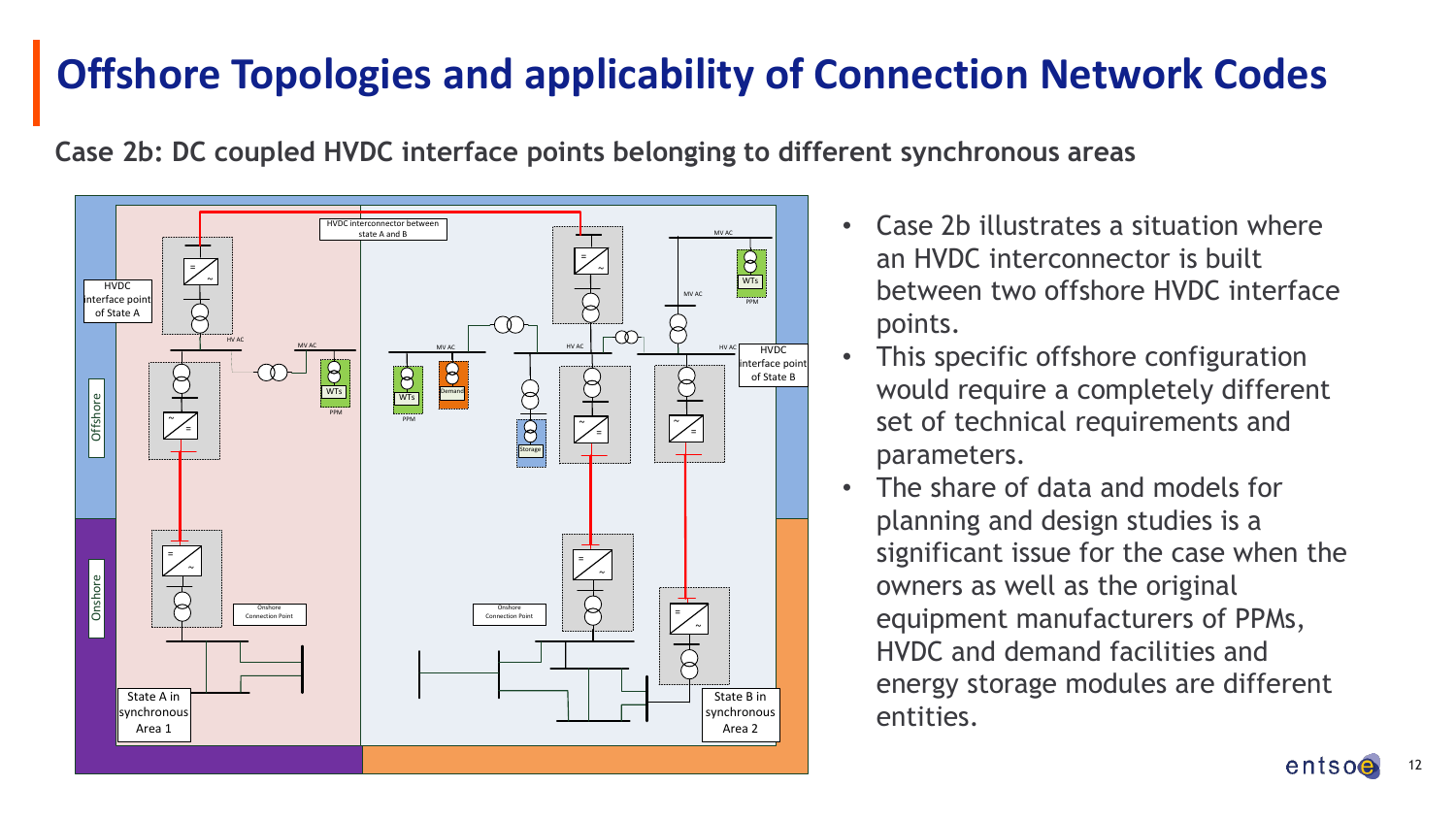**Case 2b-2: DC coupled HVDC interface points belonging to different synchronous areas**



• Next to the topology of case 2b, the connection of the two HVDC interface points (isolated AC systems) belonging to different states could be substituted by a common DC connection between the two HVDC stations, as shown in case 2b-2.

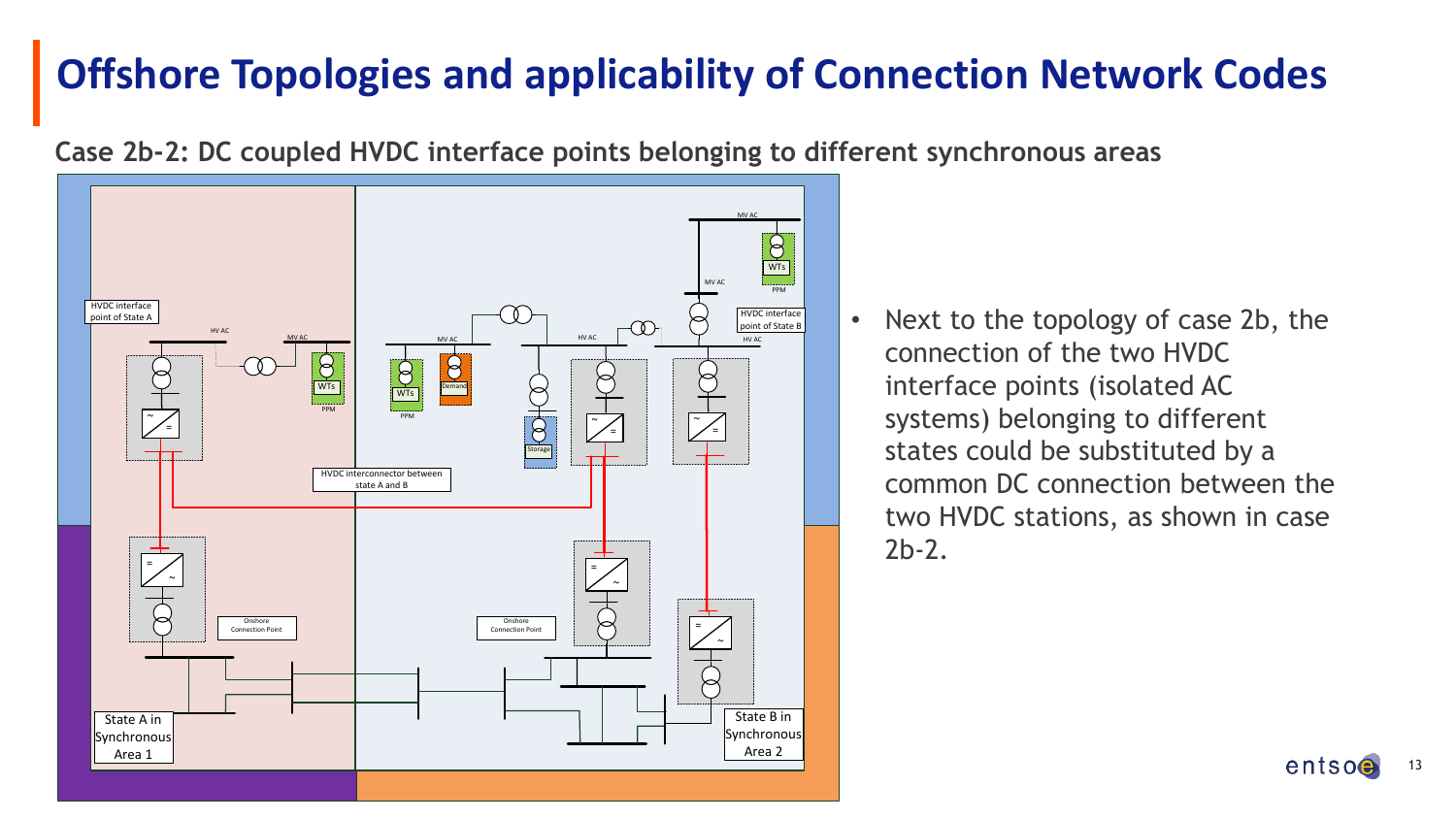**Case 2c: Hybrid AC/DC connected PPMs shared between different states and synchronous areas**



entso 14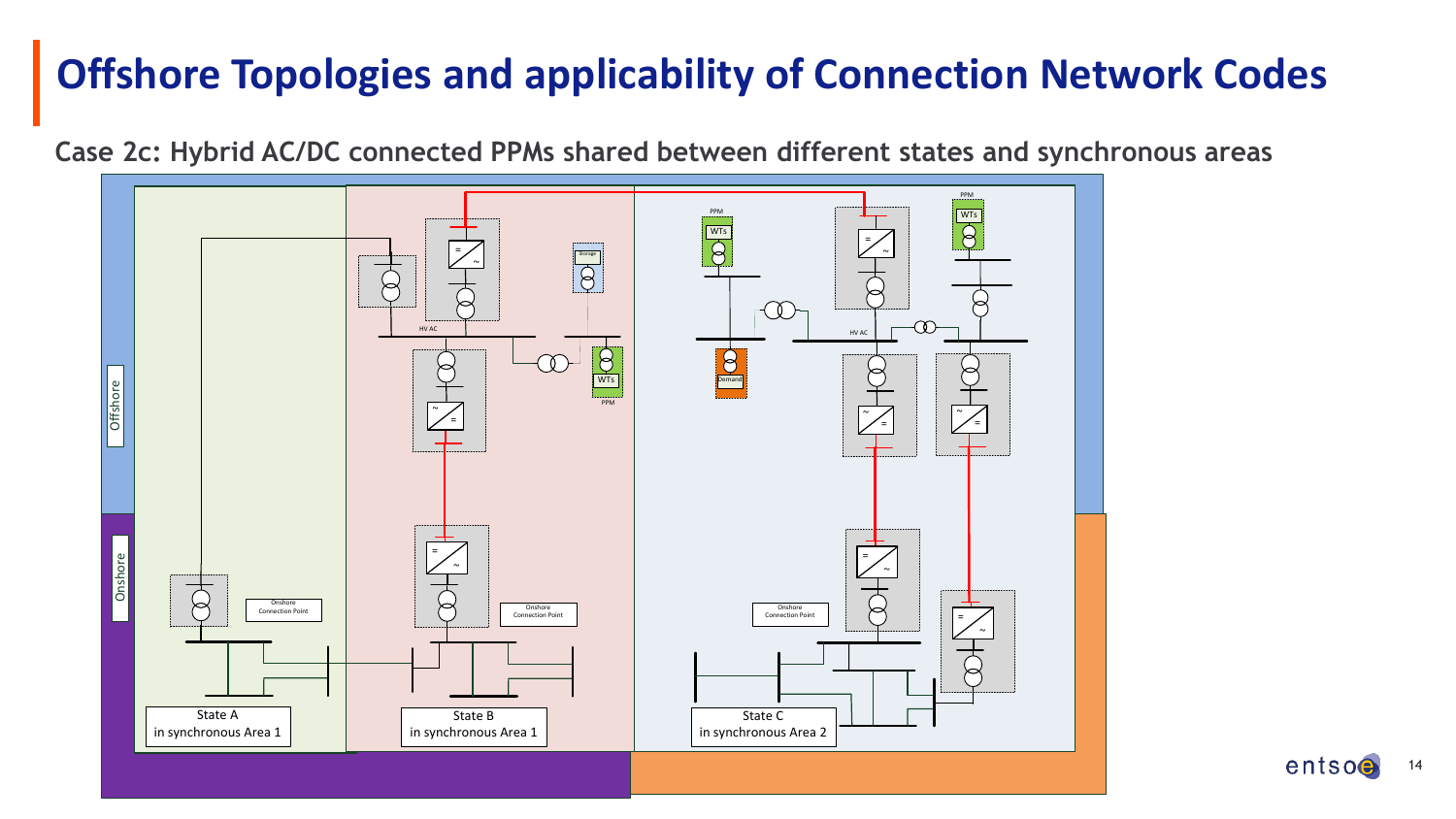**Case 2b: DC coupled HVDC interface points belonging to different synchronous areas**

#### **Proposal of the EG:**

- The Phase II of the EG CROS should assess the applicability of the NC HVDC articles on the topologies of case 2a, 2b, 2b-b and 2c
- The assessment should be done for both the case that the states are in the same as well as in different synchronous areas.
- Moreover, the EG should define the minimum technical capabilities of such interconnectors, connecting offshore HVDC interface points (regardless if the onshore HVDC converter stations are at different synchronous areas).

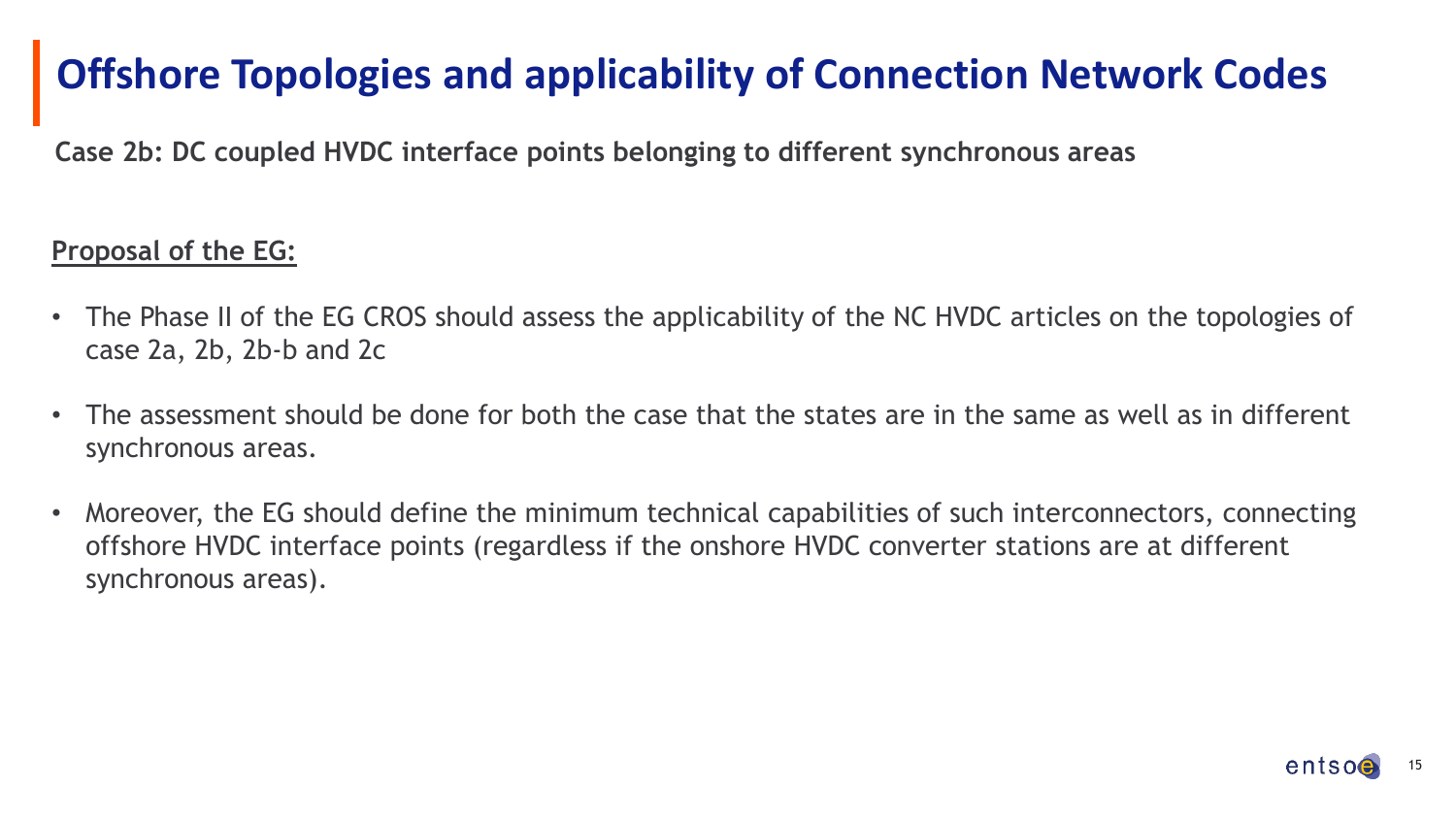# **Gaps to be detailed in the phase II**

| Topic not included in the current legislation                                            | <b>Relevant Regulation</b> |
|------------------------------------------------------------------------------------------|----------------------------|
| DC connected Demand Facilities                                                           | <b>NC HVDC</b>             |
| General applicability of Demand Facilities (article 3(2)(a))                             | <b>NCDC</b>                |
| DC connected ESM (Energy Storage Module)                                                 | <b>NC HVDC</b>             |
| <b>General applicability of ESM</b>                                                      | EU Regulation (NC RfG)     |
| AC interconnection between several HVDC interface points                                 | <b>NC HVDC</b>             |
| DC connected HVDC systems (article 3(7)(b)                                               | <b>NC HVDC</b>             |
| DC interconnection between several HVDC stations with individual HVDC<br>interface point | <b>NC HVDC</b>             |